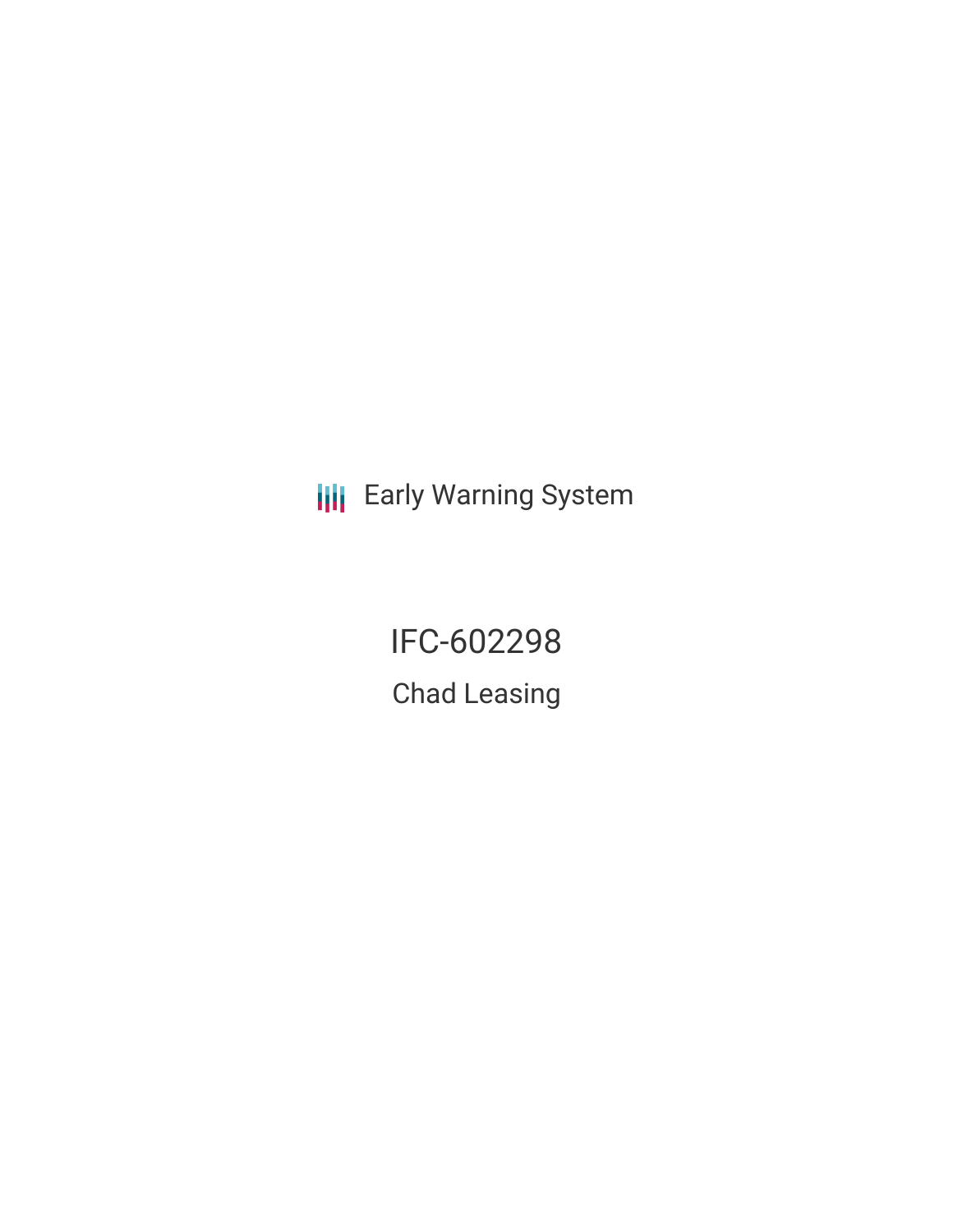

## **Quick Facts**

| <b>Countries</b>              | Chad                                    |
|-------------------------------|-----------------------------------------|
| <b>Financial Institutions</b> | International Finance Corporation (IFC) |
| <b>Status</b>                 | Active                                  |
| <b>Bank Risk Rating</b>       | U                                       |
| <b>Voting Date</b>            | 2018-09-03                              |
| <b>Borrower</b>               | Government of Chad                      |
| <b>Sectors</b>                | Finance                                 |
| <b>Investment Type(s)</b>     | <b>Advisory Services</b>                |
| <b>Project Cost (USD)</b>     | $$0.40$ million                         |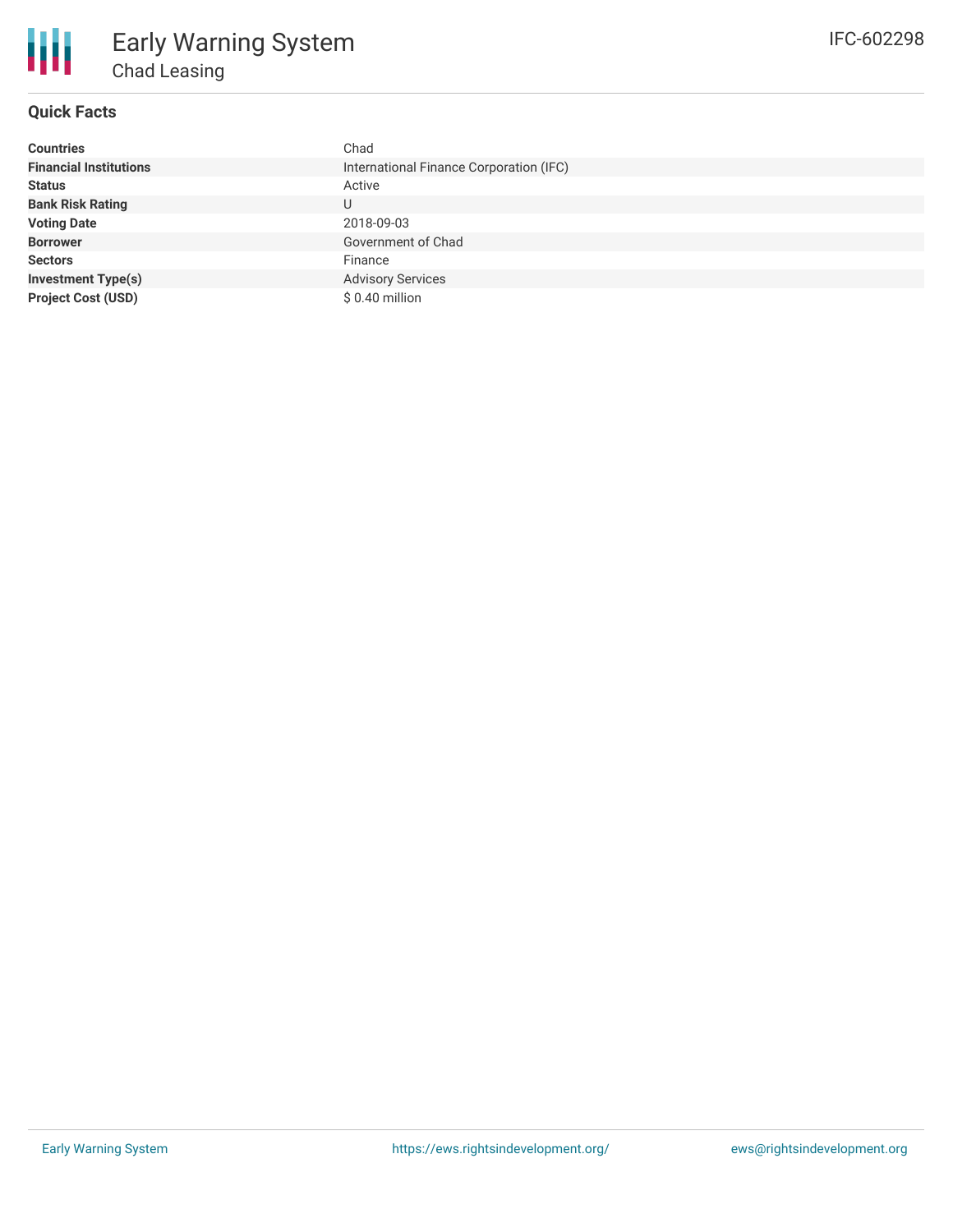

## **Project Description**

The objective of the Chad Leasing Program is to facilitate access to finance for micro, small and medium sized enterprises through the development of a sustainable leasing industry. It will do this by working at the regulatory, market and firm levels. Specifically, the program aims to: 1. Support the Central Bank of Chad to draft leasing regulations and guidelines to support the leasing law currently embedded in the 2017 financial law (regulatory level); 2. Attract additional players into the local market, and by doing so support at least two entities to launch leasing operations, and help facilitate a minimum of US\$ 1 million in lease financing to SMEs one year post-completion (market and firm levels); and 3. Provide leasing technical assistance to commercial banks and/or specialized leasing companies to enable at least an additional 50 entities to access financing through leasing (there are currently zero), 10 of which should be female-run entities, by one year post-completion (firm level). The program further expects to hand over activities to the African Leasing Federation (Africalease) and countrybased national banking and/or leasing associations to build upon this success in an effort to create a vibrant and sustainable leasing industry in Chad.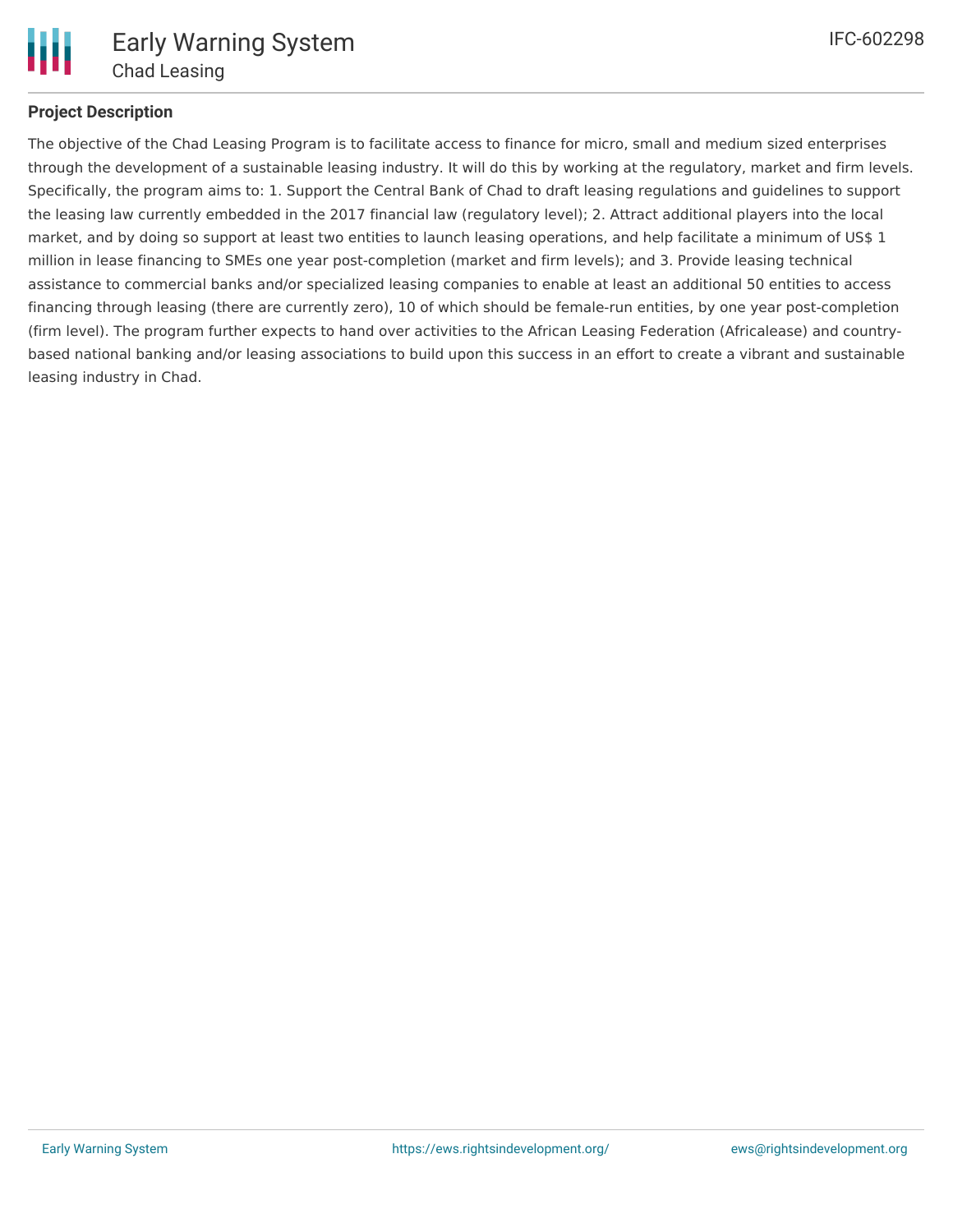### **Investment Description**

• International Finance Corporation (IFC)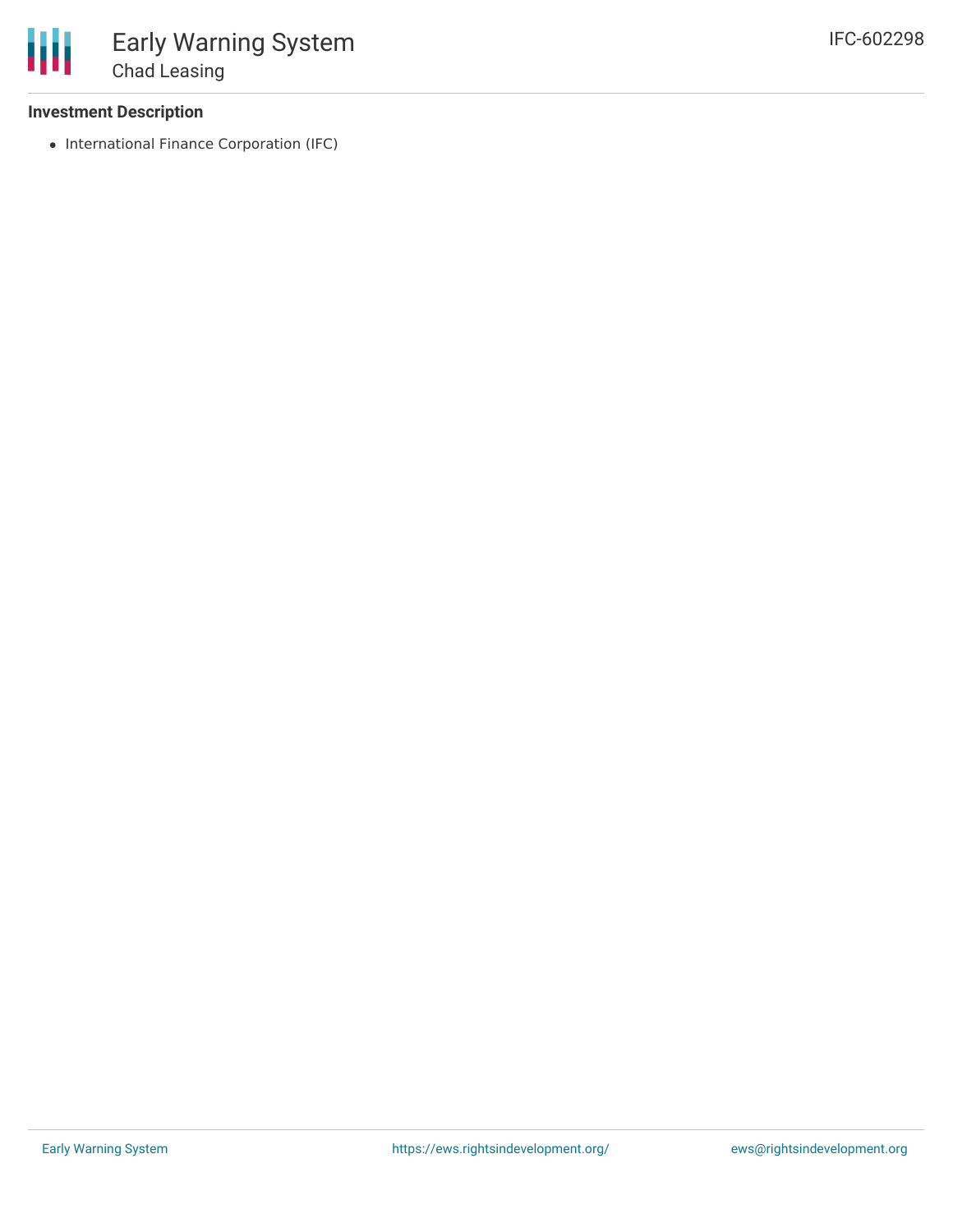# **Contact Information**

No contact information provided at the time of disclosure

ACCOUNTABILITY MECHANISM OF IFC

The Compliance Advisor Ombudsman (CAO) is the independent complaint mechanism and fact-finding body for people who believe they are likely to be, or have been, adversely affected by an IFC or MIGA- financed project. If you submit a complaint to the CAO, they may assist you in resolving a dispute with the company and/or investigate to assess whether the IFC is following its own policies and procedures for preventing harm to people or the environment. If you want to submit a complaint electronically, you can email the CAO at CAO@worldbankgroup.org. You can learn more about the CAO and how to file a complaint at http://www.cao-ombudsman.org/